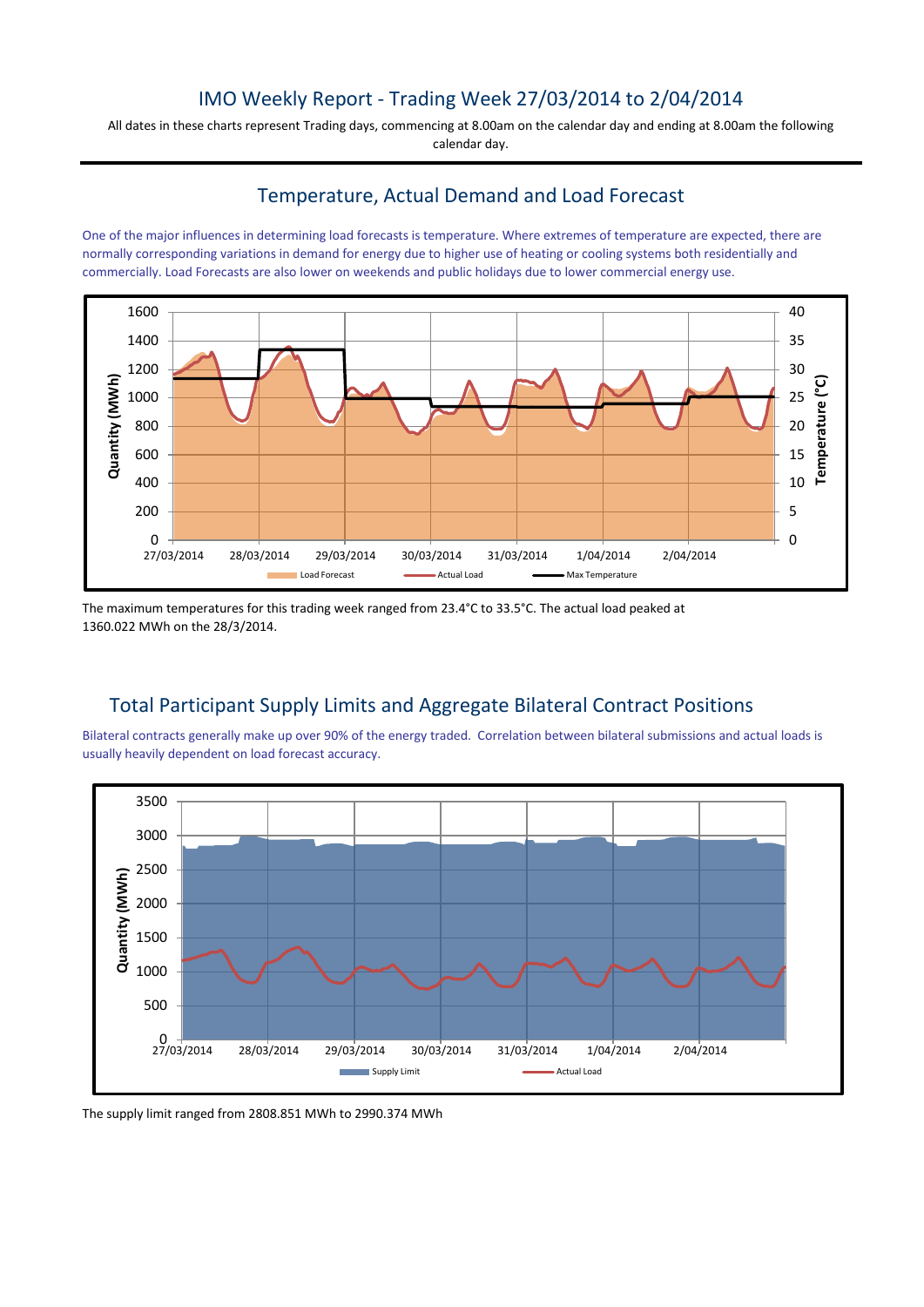#### Net Balancing Market Trades

Bilateral contracts and STEM trading are generally based on the forecast energy requirements of Participants. When the forecast requirements are higher or lower than the actual requirements for a day, this Market energy must be bought and sold in the balancing mechanism. This graph shows the estimated net balancing trades.



The majority of the balancing activity this week occurred within Balancing Demand. The maximum balancing demand for the week reached 121.609 MWh on the 23/4/2014. The maximum balancing supply for the week reached -117.952 MWh on the 21/4/2012.

# Total Traded Energy

This chart represents a comparison between the total net energy that is traded in Bilateral Contracts, the STEM and the balancing mechanism. Balancing Supply represents cases in which the total contract position is greater than the demand and customers must supply energy back to balancing. Balancing Demand represents cases in which the total contract position is less than the demand and customers must purchase energy from balancing.



Total balancing supply equalled -4152.649 MWh whereas total balancing demand equalled 8840.184 MWh. The Total STEM Traded quantity was 10417.219 MWh, with the STEM Clearing Quantity ranging between 7.68 MWh and 76.58 MWh.